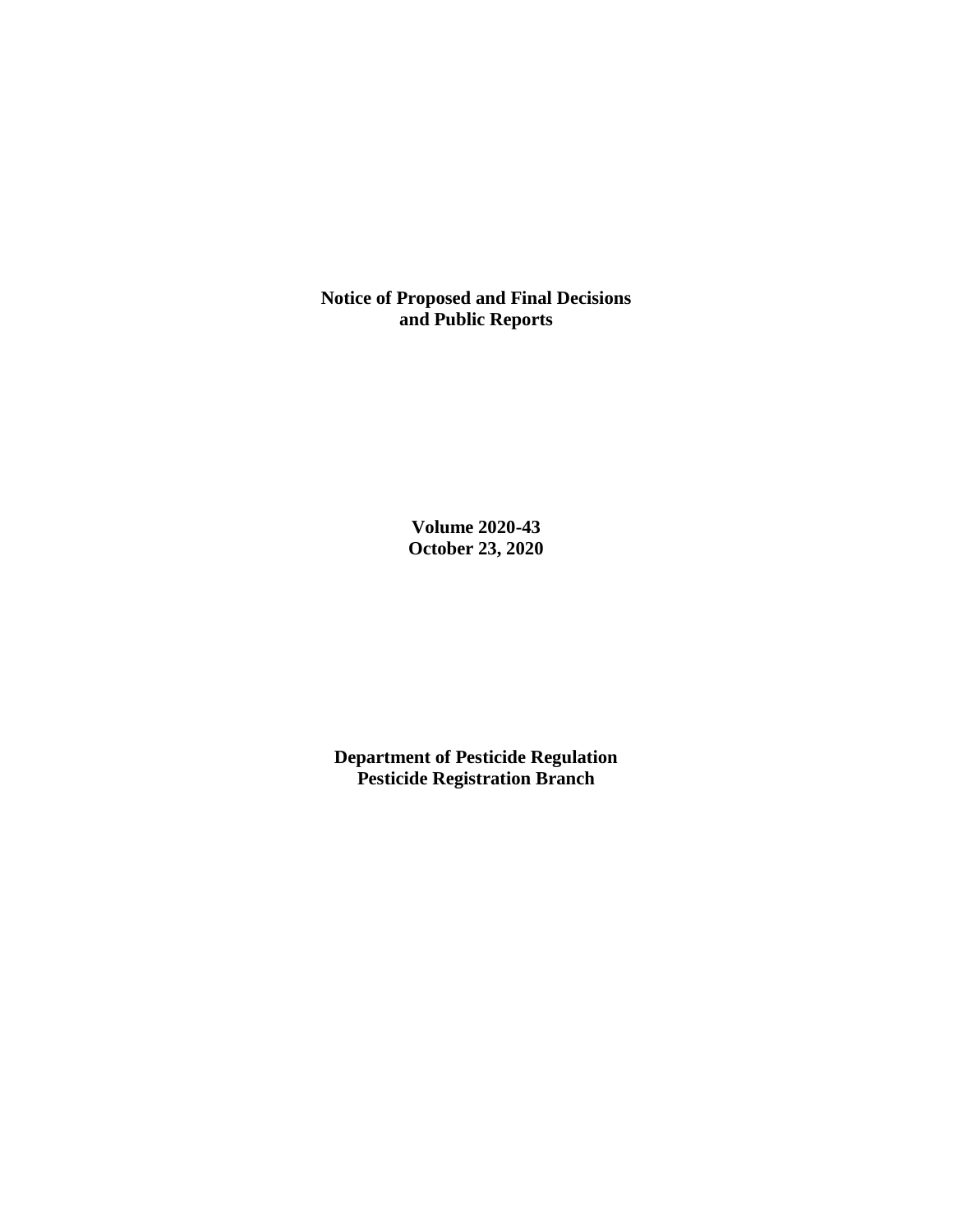### COMMENT PERIOD ENDS NOVEMBER 22, 2020

## **NOTICE OF FINAL DECISIONS TO REGISTER PESTICIDE PRODUCTS AND WRITTEN EVALUATION**

Pursuant to Title 3, California Code of Regulations section 6255, the Director of the Department of Pesticide Regulation (DPR), files this Notice of Final Decisions to Register Pesticide Products with the Secretary of the Resources Agency for posting. This notice must remain posted for a period of 30 days for public inspection. Between the time DPR posts a proposed registration decision for public comment and DPR makes a final decision regarding the product, nonsignificant changes may be made to the product label (e.g., revising the product name, changing a master label to an end-use marketing label, correcting typographical errors). If the changes are not significant, DPR will not re-notice the product for public review and comment. However, if significant changes are made to the product label that substantially affect DPR's analysis on direct or indirect significant adverse environmental or human health impacts that can reasonably be expected to occur from the proposed decision, DPR will re-notice the product label for public review and comment.

In addition, for any product that is posted proposed to register as a conditional registration, the registrant may address the conditions of registration by providing the appropriate data or modifying the product label (e.g., remove use site, add "not for use in California" to a use site) during the posting period. If the registrant adequately addresses the conditions of registration during the posting period and the resulting change to the product label is not significant such that DPR must re-post the product label for review and public comment, DPR will post the product below, but will no longer have a "conditional" designation by the registration type.

For information about submitting a request for any documents related to this notice, please visit [https://www.cdpr.ca.gov/public\\_r.htm.](https://www.cdpr.ca.gov/public_r.htm)

To view the public report that was issued when the product was proposed for registration, click on the hyperlinked Tracking Number for the product.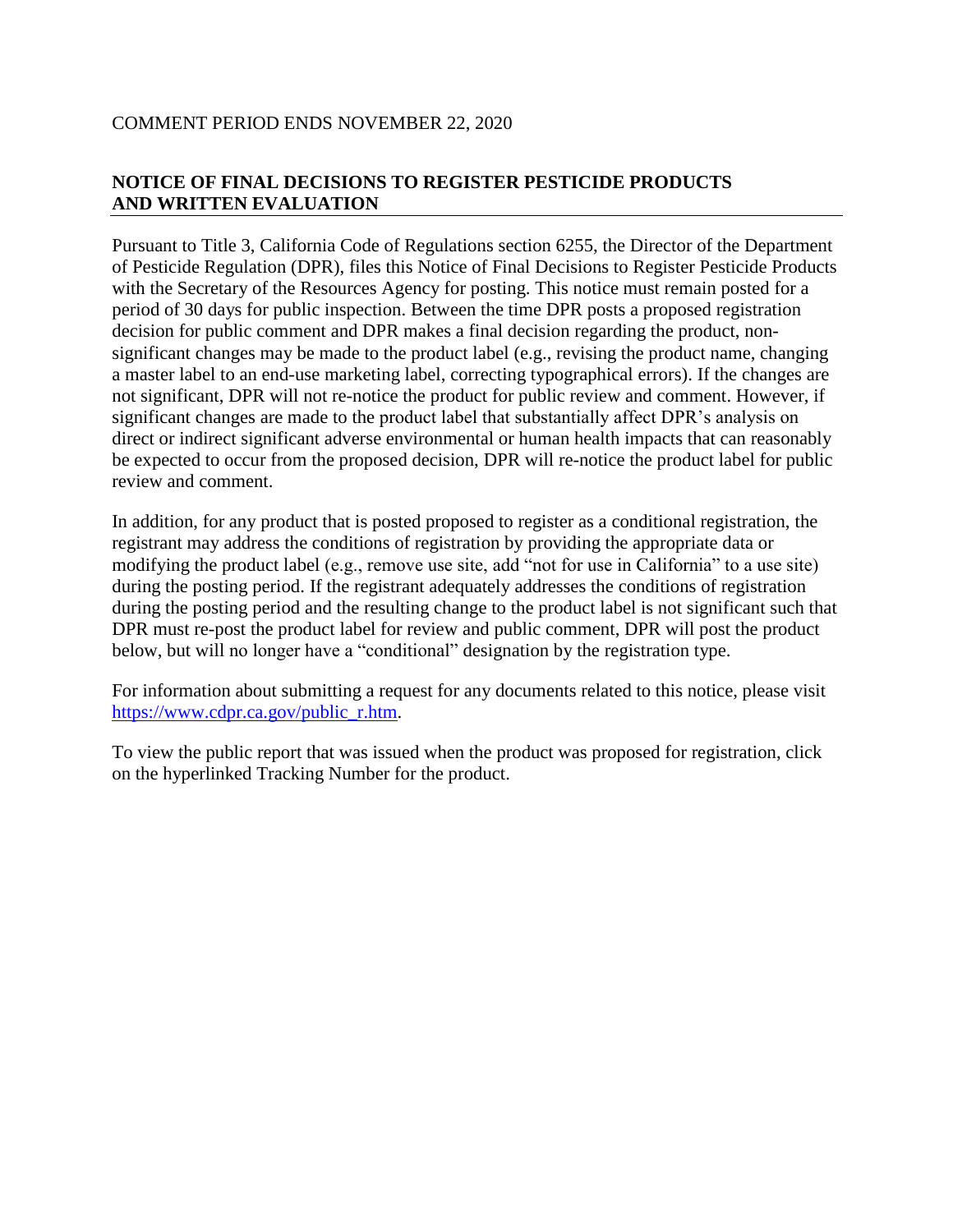#### **Notice of Final Decisions to Register (Continued) Page 2**

*Tracking Number with hyperlink to public report – (EPA Registration Number) Applicant / Brand Name*

[291278](https://www.cdpr.ca.gov/docs/registration/nod/public_reports/291278.pdf) - (5741 - 30) SPARTAN CHEMICAL COMPANY, INC. CLEAN BY 4D USE: DISINFECTANT - FOR THE CONTROL OF ORGANISMS SUCH AS HEPATITIS C VIRUS (HCV), HEPATITIS B VIRUS (HBV), AND INFLUENZA A VIRUS ON HARD, NON-POROUS SURFACES SUCH AS SHOWERS, FLOORS, AND SINK SURFACES IN SITES SUCH AS HEALTHCARE FACILITIES, RESTAURANTS, SCHOOLS, PUBLIC BUILDINGS, RECREATION FACILITIES, AND RESTROOMS TYPE: SECTION 3 REGISTRATION - CONDITIONAL ACTIVE INGREDIENT(S): ALKYL (50%C14, 40%C12, 10%C16) DIMETHYLBENZYL AMMONIUM CHLORIDE DIDECYL DIMETHYL AMMONIUM CHLORIDE DIOCTYL DIMETHYL AMMONIUM CHLORIDE OCTYL DECYL DIMETHYL AMMONIUM CHLORIDE CAS NUMBER(S): 63449-41-2 , 126851-24-9 , 154765-32-9 , 7173-51-5 , 5538-94-3 , 32426- 11-2

#### **Written Evaluation**

Pursuant to Title 3, California Code of Regulations section 6254, this notice includes a written evaluation of significant environmental points raised in comments submitted during the review and comment period required by Title 3, California Code of Regulations section 6253 for any of the products listed above.

#### **DPR received no comments on the above listed products.**

Tulio Macedo

10/23/2020

 Tulio Macedo, Chief Pesticide Registration Branch

Dated